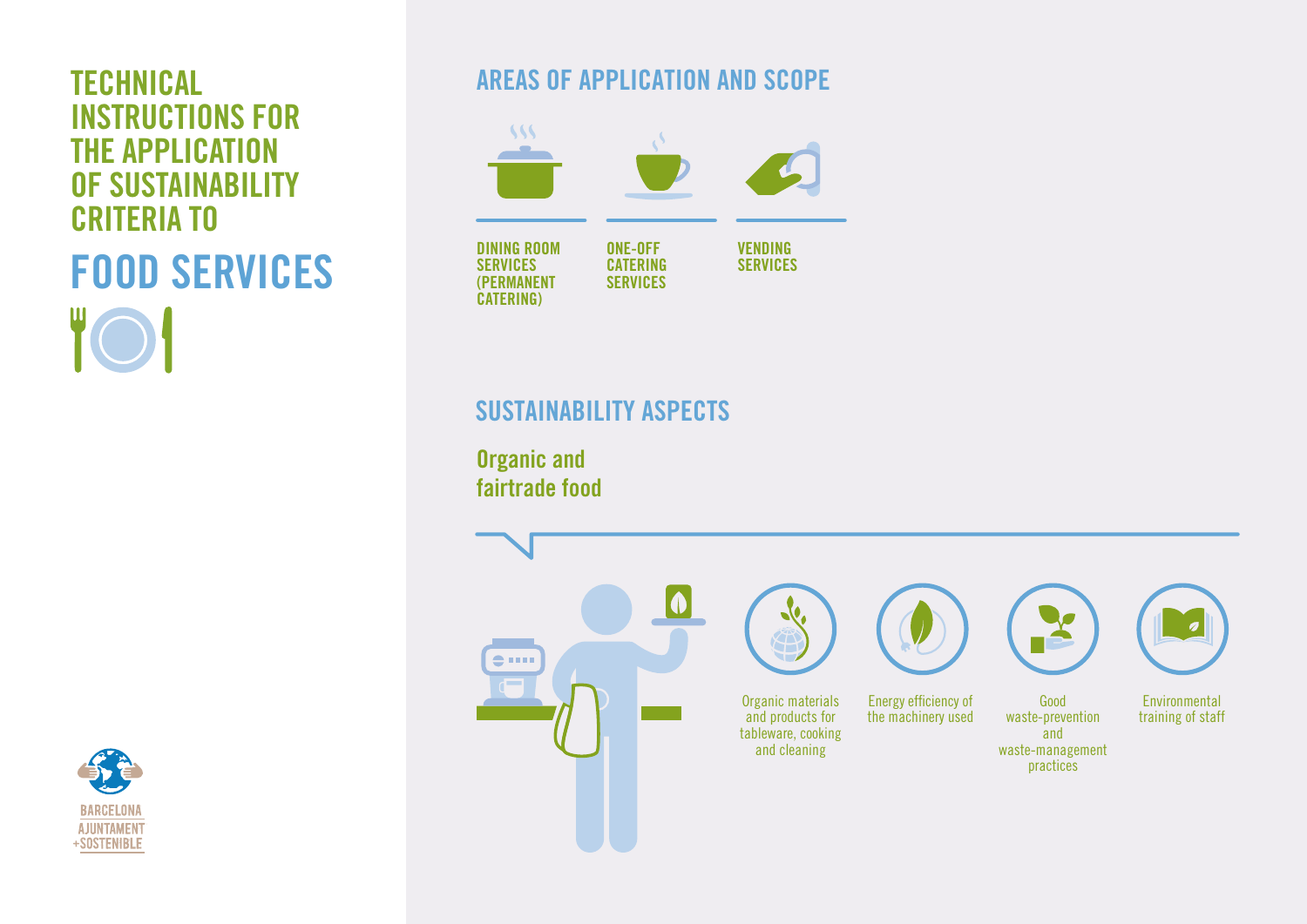# TECHNICAL INSTRUCTIONS FOR THE APPLICATION OF SUSTAINABILITY CRITERIA TO FOOD SERVICES

Barcelona City Council, in accordance with the strategies outlined in the 2012-2022 Citizen Commitment to Sustainability and the 2002 Institutional Declaration on Fairtrade, is working towards minimising the environmental impact of municipal services.

These technical instructions are a response to the 2013 Government Measure on Responsible Public Procurement using Social and Environmental Criteria and the Mayoral Decree on Responsible Public Procurement using Social and Environmental Criteria of 20 November 2013, which provides for the publication of technical instructions that define specific environmental criteria that must be applied in the purchasing and contracting of groups of products and services that have been defined as priorities, which include food services.





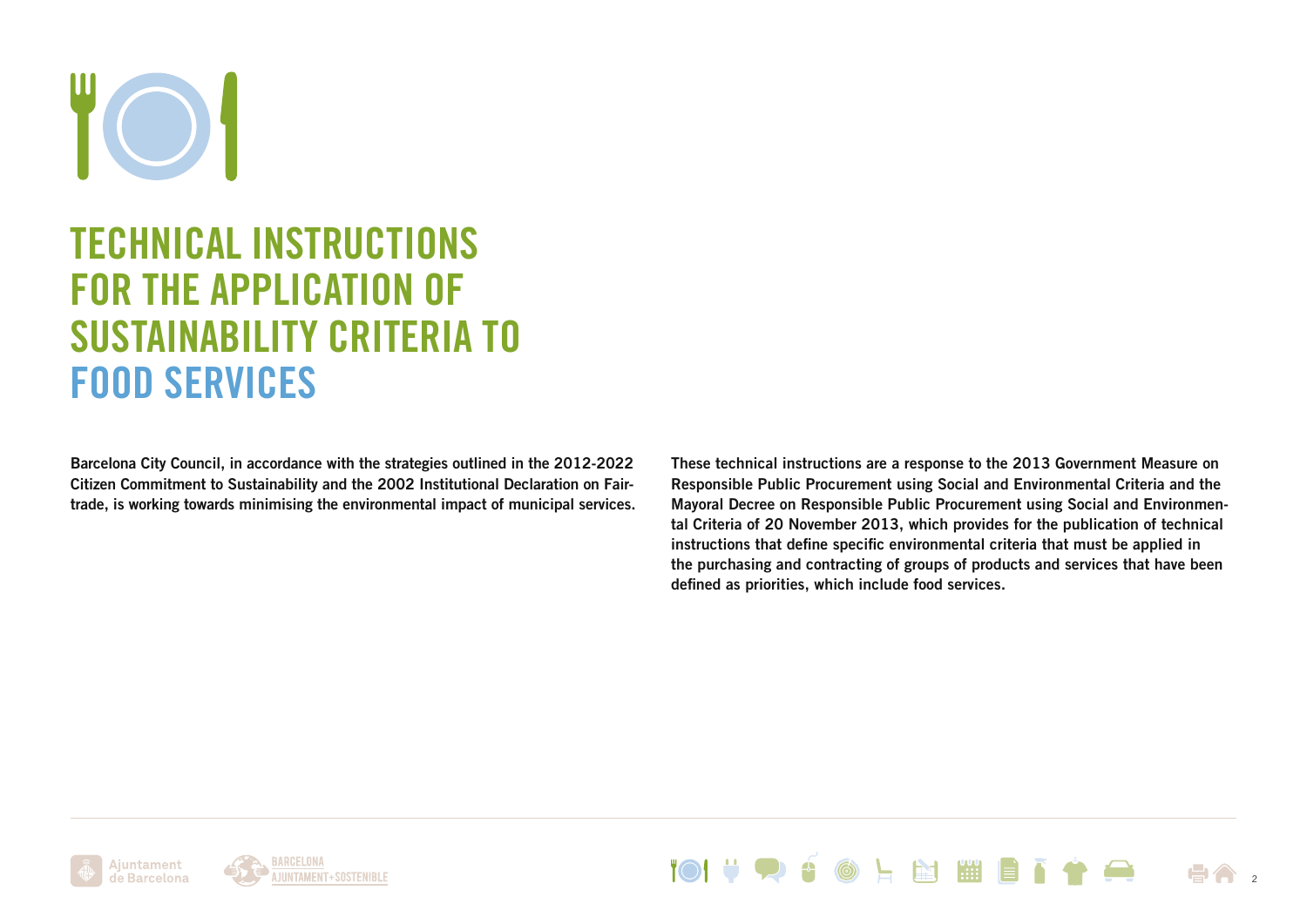# 1 SUBJECT MATTER

These technical instructions aim to define, in accordance with the Mayoral Decree on Responsible Public Procurement using Social and Environmental Criteria, the criteria for environmental clauses in the procurement of food services as well as other types of services that include the provision of food services as part of the contract, in accordance with Clause 3 of these instructions.

To achieve this objective, the current instructions:

- a. Classify the main types of food services contracted by the administration.
- b. Define the priorities that should underlie their procurement.
- c. Establish the main sustainability aspects that must be considered on each type of service and define the environmental criteria to be applied.
- d. Establish the monitoring system

## 2 AREA OF APPLICATION

#### 2.1 Subject area

In accordance with the Mayoral Decree on Responsible Public Procurement using Social and Environmental Criteria these instructions must be complied with in any public sector contract signed by Barcelona City Council and its dependent organisations with the power to adjudicate (contracting authorities), whose contractual subject matter is outlined in Section 3, "Scope".

### 2.2 Inclusion in procurement documents

All contracting bodies must comply with these instructions, and must ensure that, in all cases and according to the type of contract, the corresponding environmental criteria are applied, adapting them where necessary to the characteristics of the contract.

In the case of contracts for comprehensive services including food services, contracting bodies must apply and adapt the criteria in accordance with the characteristics of the contract, so that their inclusion and compliance therewith do not have a negative impact on the provision of the contracted service.

#### 2.3 Exceptions and justification report

In accordance with the Mayoral Decree on Responsible Public Procurement using Social and Environmental Criteria, the competent contracting bodies or those responsible for contracting may consider that the contract's characteristics are not suitable for including some or all of the environmental clauses set out in these instructions. In these cases, the competent contracting body will duly justify this in the procurement record, in accordance with the points set out in Section 4.2.

**EXT REEL** 

3



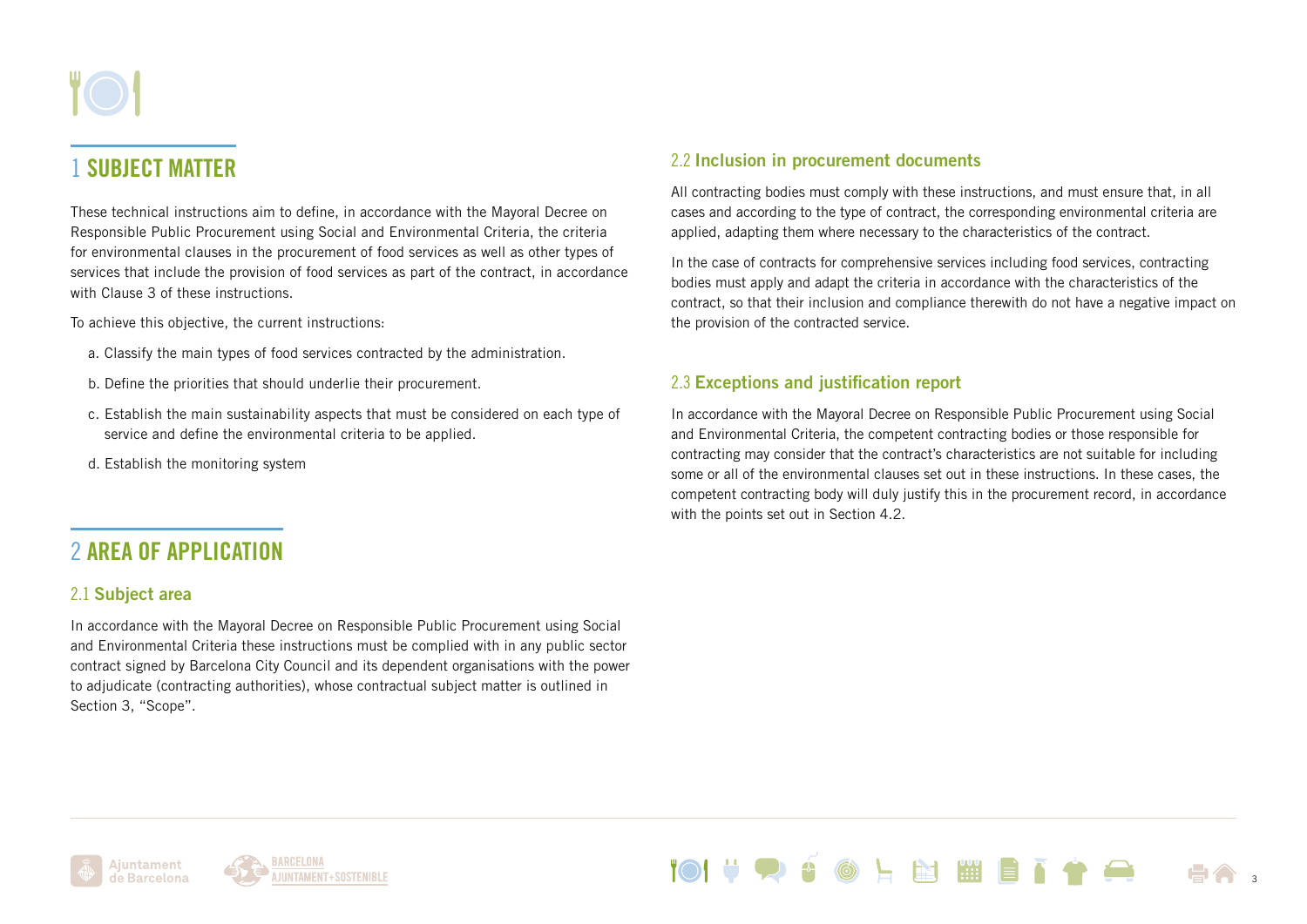

# 3 SCOPE

## 3.1 Types of services

These instructions establish specific criteria for the following types of services:

- Procurement of dining room services in municipal nursery schools (permanent catering)
- Procurement of one-off catering services
- Procurement or installation of automatic vending machines

These instructions also apply to contracts for other broader services, including food catering and vending, e.g. for the comprehensive management of public buildings and municipal centres, whenever compatible and without prejudice to the quality of the service being contracted.

In the case of the acquisition of food products, no specific criteria are established, but the priorities and lines of action indicated in these instructions with regard to the environmental aspect of the products to be provided should inform their procurement.

For any other service or contract including food services, the instructions are not applied directly, even though the priorities and lines of action defined in these instructions should inform their procurement.

## 3.2 Definitions

The types mentioned are defined as follows:

#### Dining room services

Dining room services are understood as the contracting of regular food preparation services, be it onsite, in kitchens on municipal property, or in the bidding company's kitchens, in the cases where the site requiring the service does not have an onsite kitchen (permanent catering).

This service generally includes the hiring of kitchen staff, cleaning and the removal of waste generated during service.

#### One-off catering services

One-off catering services are understood as the occasional contracting of pre-cooked food or drink supplies as part of the organisation of an event (conference, congress, meeting, celebration, etc.).

In general, this service includes, apart from the transport of food items, staffing services, and may include cleaning and the removal of waste generated during service.

#### Automatic vending services

Automatic vending services are understood as the installation and maintenance of vending machines offering food and drinks (refrigerated or otherwise), including restocking, both for general public sale at sites, in municipal centres, public spaces and services, as well as for internal sales in municipal buildings aimed exclusively at staff working for the Administration.

For the purposes of applying these instructions, automatic vending services are taken to exist regardless of the legal form they take, be it contractual by way of authorisation for financial profit or otherwise.





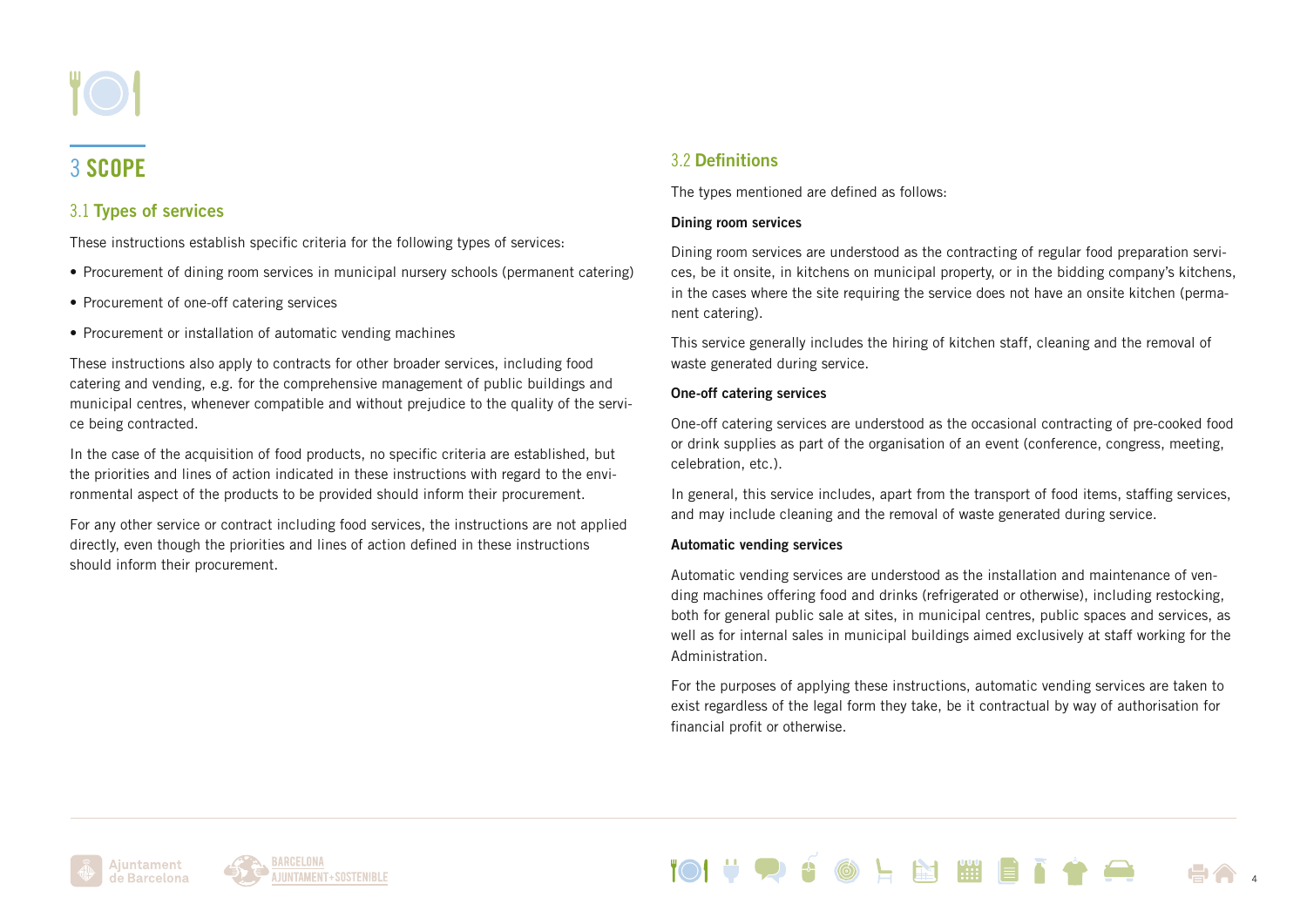## 4 PRIORITIES FOR FOOD SERVICES

## 4.1 Priorities

The defining feature of food services is the food itself, and the production and processing of this food are environmentally relevant. Differences in terms of impact associated with various production methods make it necessary to establish end consumption priorities in order to promote a more environmentally-friendly model. As such, when contracting food services, the priorities are:

- To introduce organic and fairtrade staple foods (both fresh and manufactured).
- To evaluate service offers that use more of this kind of products.
- To consolidate the presence of this type of food products where they have already been introduced, and to increase it gradually as far as possible.

It is also a priority, under the same terms:

- To introduce ecological items, materials and products in the activities associated to the service (tableware, kitchen and cleaning).
- To gradually introduce and improve the energy efficiency of the machinery used.
- To introduce and consolidate waste prevention and management practices.
- To guarantee environmental training of the staff offering this type of services.

These aspects, while not specific to food services, are still a priority as they reinforce other environmental policies, for the promotion of ecolabelled products, energy efficiency and waste prevention, and are necessary when bearing in mind the other sustainable procurement instructions.

These secondary aspects, although not central, are often easier to take on board for the bidders as they are not the central economic focus of the contract, but they must not be taken separately from the first aspects mentioned.

## 4.2 Justification report

The scope of these instructions is very wide, and apply to a large variety of contracts, both in nature and value. Should the competent contracting body consider these priorities, specific requirements or environmental criteria to be inapplicable, or where the contract itself is considered inappropriate for the application of these instructions, they must indicate and detail their reasons for this in a justification report, stating as a minimum:

- The special requirements and characteristics of the service being contracted.
- A reasoned justification explaining the infeasability of balancing these special requirements with the environmental criteria established in each area of application.

This report will be made available to those responsible for monitoring these instructions, when required.

## 5 ENVIRONMENTAL CRITERIA FOR THE PROCUREMENT OF FOOD SERVICES

The following table shows the different sustainability features for each of the indicated service types.





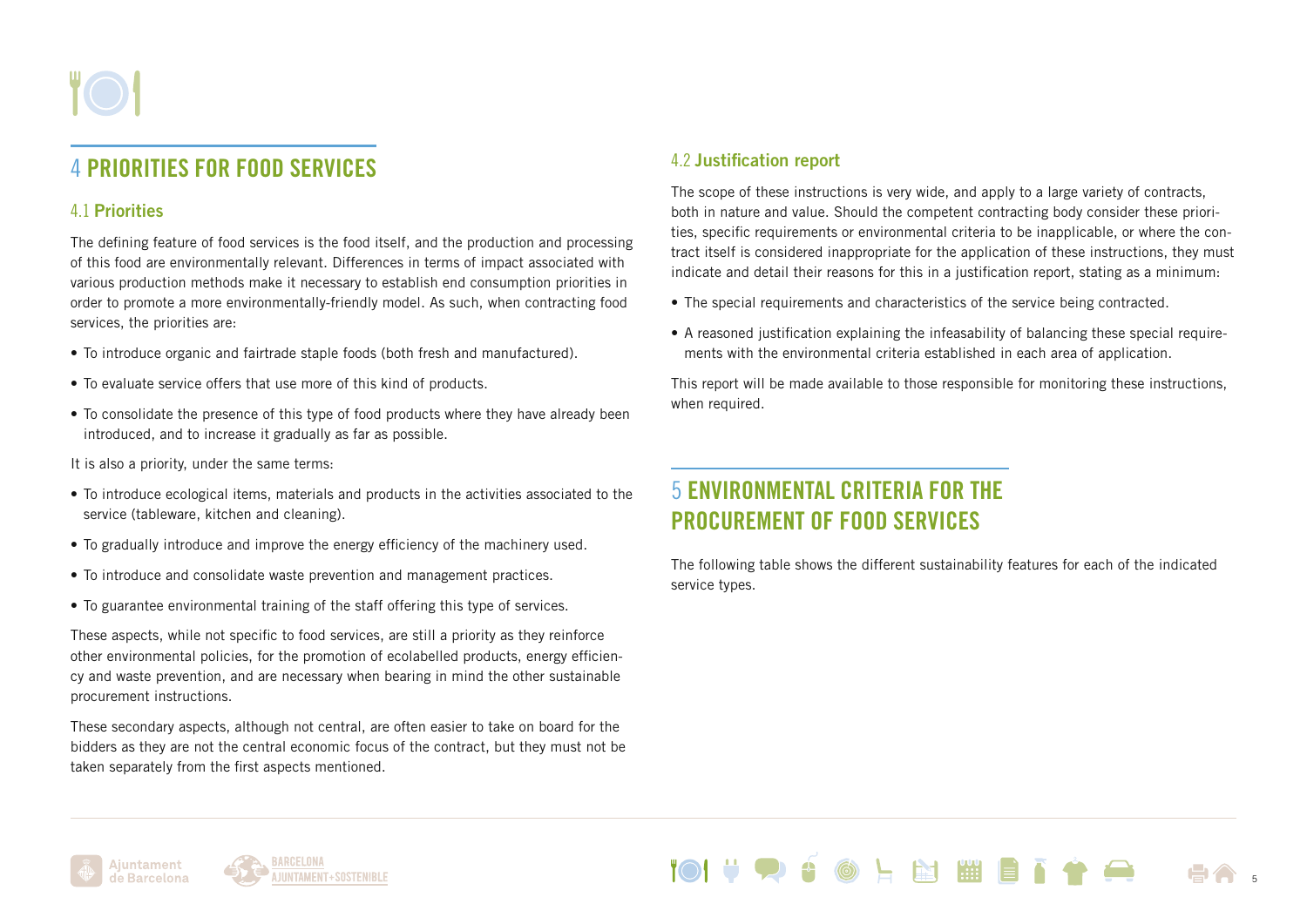| <b>Dining room</b><br><b>services</b> | Origin and quality of products                                       |
|---------------------------------------|----------------------------------------------------------------------|
|                                       | Dishware, cutlery and tableware                                      |
|                                       | Site cleaning, waste management and prevention                       |
|                                       | Efficient machinery                                                  |
|                                       | Training                                                             |
| <b>Catering</b><br><b>services</b>    | Origin and quality of products                                       |
|                                       | Dishware, cutlery and tableware<br>--------------------------------  |
|                                       | Waste management and prevention<br>--------------------------------- |
|                                       | Training                                                             |
| <b>Vending</b><br>services            | Origin and quality of products                                       |
|                                       | Delivery of single-use cups                                          |
|                                       | Returning of packaging                                               |
|                                       | Efficient machinery                                                  |

Below are the details of the environmental criteria to be included in the tender documents for the food services outlined above.

The specifications should always guarantee that bidders offer documentation demonstrating compliance with the criteria mentioned. The following articles indicate when it is necessary to include these criteria as technical specifications or when they can be included as award criteria. In the latter case, the contracting body will have to determine the score given for compliance with each of the award criteria and the corresponding evaluation formula.

Where a single tender involves the procurement of several different services, these must be separated in lots and each lot must include the relevant criteria.

#### 5.1 Criteria for dining room services

When contracting dining room services, some or all of the environmental criteria on the origin and quality of food products (I) must be taken into account, as well as all possible criteria regarding sustainability aspects, which are established below (II to VI):

#### I- Origin and quality of products

The contracting body will establish the following requirements with regard to the quality and origin of products:

- Fruit and vegetables must be fresh and in-season (according to the calendar in Appendix I) and contractors may require certain products be organic (in accordance with European Council Regulation 834/2007) such as potatoes, onions, apples, pears, oranges or bananas, for example.
- The list of organic products should be gradually extended as far as possible to include processed products such as: cereal and derivatives (pasta), yoghurts or dairy desserts, juice or pulses.
- Sugar, coffee, chocolate and tea should be partly or completely organic and fairtrade (in accordance with European Commission Communication from 29 November, 1999, on fairtrade COM (99) 619 final).

Depending on how the above requirements have been established, the contracting body will incorporate as award criteria:

**上全 幽 幽 自 了令** 

6



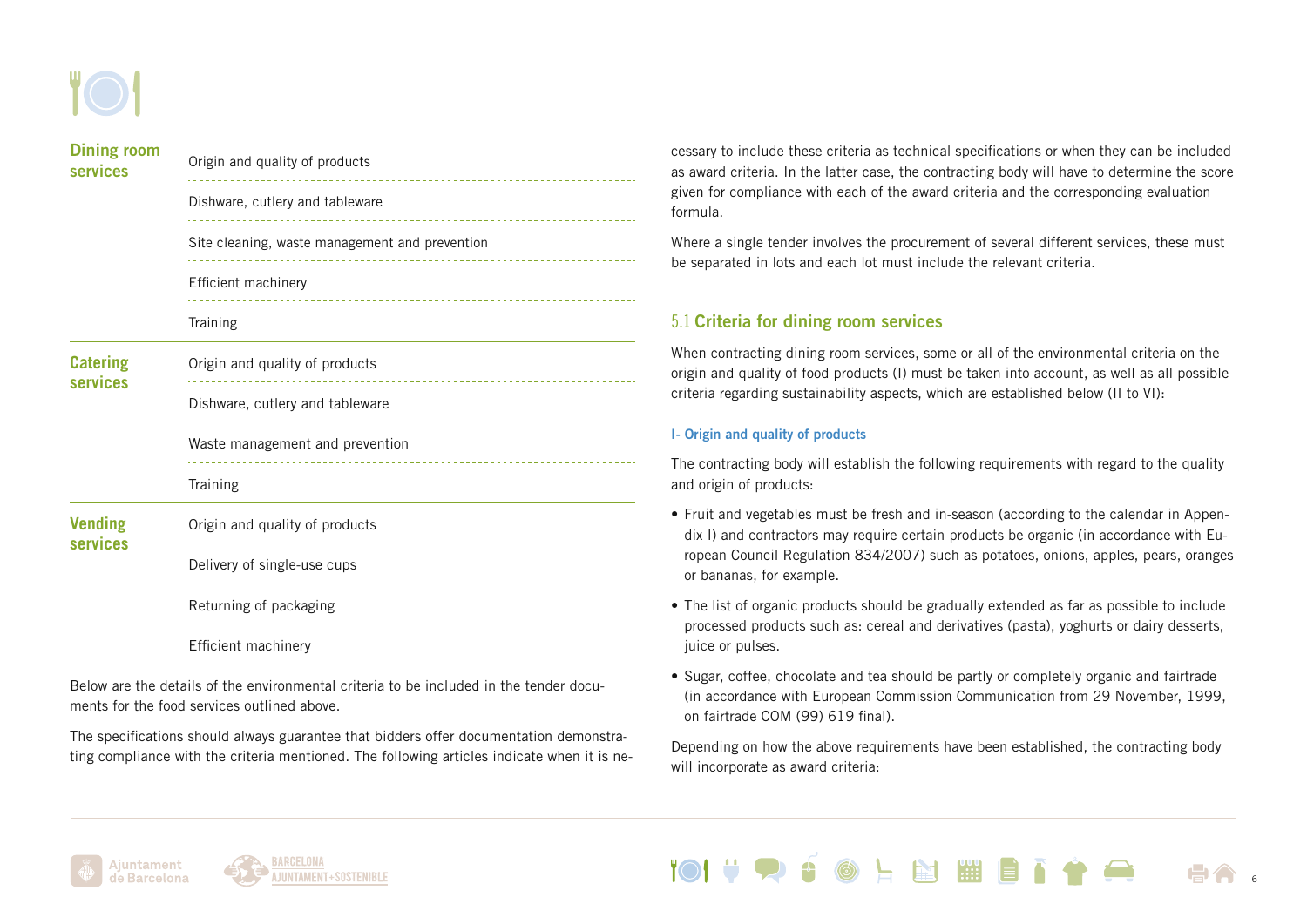- The use of organic olive oil.
- The increase of organic fruit and vegetables offered beyond the minimum requirements established above, when so established.
- The inclusion of new organic products, such as pulses, cereals (and derivatives), eggs, meat, juice, dairy, among others.
- The inclusion of fresh fish or seafood from certified controlled and sustainable sources (such as MSC, Friend of the Sea or equivalent).
- The increase of organic and fairtrade products beyond the minimum requirements, when so established.

#### II- Dishware, cutlery and tableware

The contracting body will include, where applicable, the following obligations among the tasks and requirements to be complied with by the successful tenderer:

- Whenever the inventory of kitchen or dining room material includes the provision of trays, plates, glasses and reusable cutlery, the successful tenderer must use them and replace them in case of breakages or loss.
- In self-service catering using trays, disposable paper sheets to protect the trays shall not be used.
- Where single-use paper products (table cloths and serviettes) must be used, they must be 100% recycled.
- Water should always come from the tap and be served in jugs. If the target public requires the use of bottled water for organoleptic reasons, it will be supplied in 5 litre bottles and will be served in jugs.

In cases where the kitchen or dining room does not have the corresponding facilities, or in equivalent cases of permanent catering, the contracting body will include the following as award criteria:

- The commitment to using reusable table cloths, plates, glasses or cutlery either exclusively or partially (in this case, it must be evaluated in proportion to the extent of the offer).
- If it is not possible to include the previous criteria, the commitment to using biodegradable plates, cups and cutlery in accordance with UNE-EN 13432:2001 or equivalent.

If for organoleptic reasons tap water is not used, the contracting body will consider the following award criteria:

- The company presents an option to improve the quality of tap water served at tables (guaranteed and regular filtration system with the corresponding documentation), and commits to installing and maintaining it at their own cost throughout the contract period.
- If it is not possible to apply the previous criteria, the commitment to use a system of bottled water in 20-litre reusable containers, which will be served in jugs.

#### III- Facility cleaning, waste management and waste prevention

When the service foresees the use and cleaning of a cooking area or dining room, or other cleaning tasks associated to the service, the contracting body must include the environmental criteria defined and outlined in the "Contracting other types of services that include cleaning or waste-disposal tasks" section from the Technical Instructions for the Application of Sustainability Criteria to Cleaning and Selective Waste Collection in Buildings.

#### IV- Efficient machinery

In cases where the service contract includes the replacement of part of the kitchen equipment (dishwashers, stoves, ovens, fridges, etc.), the contracting body must specify beforehand that new equipment has to have the highest energy efficiency classification (and water saving classification) available on the market.

When the replacement is to take place, the successful tenderer must present the corresponding documentation to the contracting body so it can give the go-ahead before the new appliance is installed.





**上窗 開日了令** 7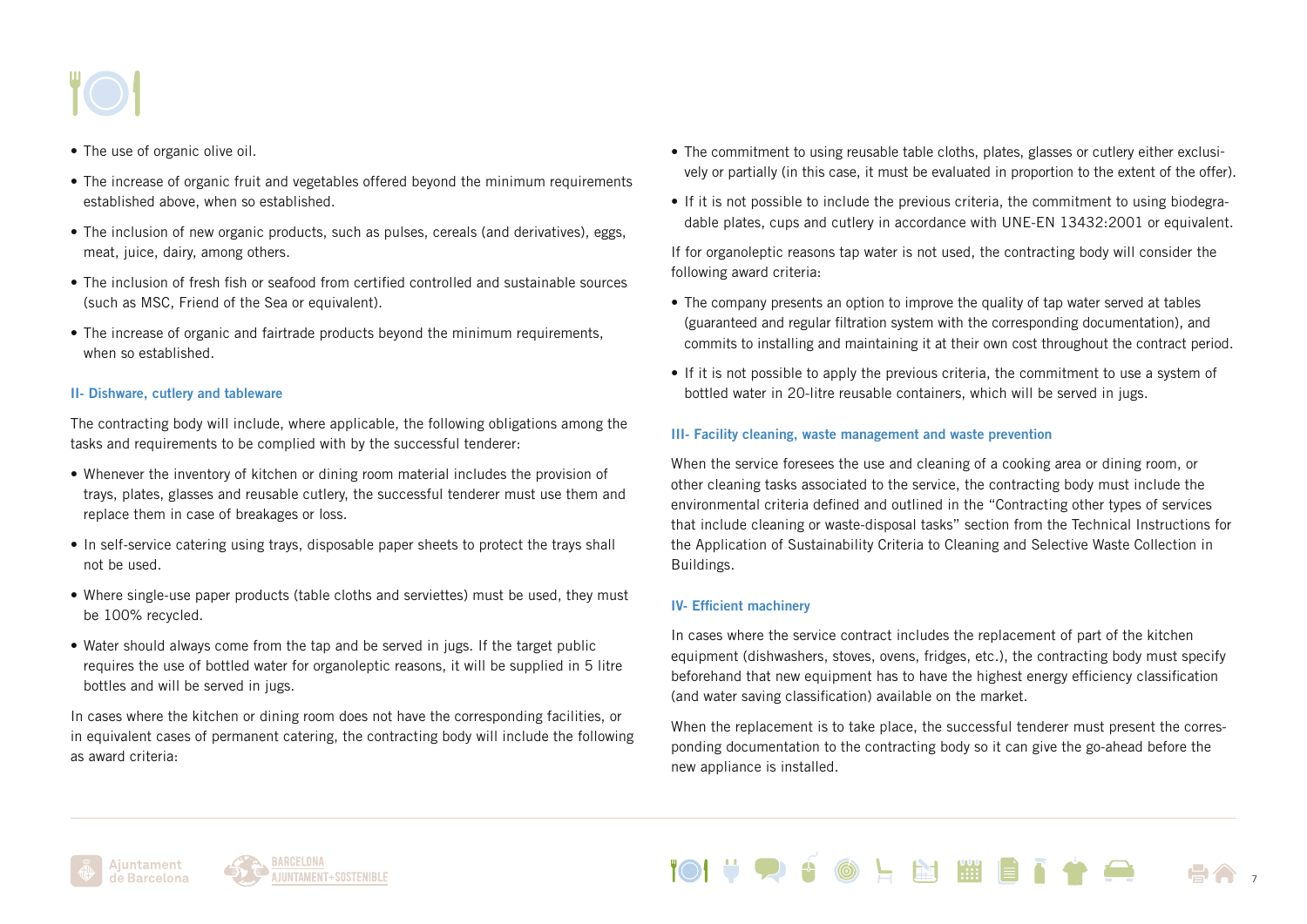

#### V- Training

The contracting body will include as a requirement that the staff training plans of the successful tenderer to include the environmental aspects associated to the service, in accordance with these instructions.

The successful tenderer will have 3 months after the contract award to conduct the corresponding training and present the person responsible for the contract with the supporting documentation on the staff assigned to the service.

#### 5.2 Criteria for one-off catering services

When contracting one-off catering services, the following environmental criteria must always be considered:

#### I- Origin and quality of products

The contracting body will establish the following requirements with regard to the quality and origin of products:

- At least one of the staple foods in the service must be organic (in accordance with European Council Regulation 834/2007). Fruit and vegetables must be fresh and in-season.
- Coffee must be organic (in accordance with European Council Regulation 834/2007) and fairtrade (in accordance with European Commission Communication from 29 November, 1999, on fairtrade COM (99) 619 final).
- Where cold drinks are included, at least one of the drinks must be organic (in accordance with European Council Regulation 834/2007), or fairtrade (in accordance with European Commission Communication from 29 November, 1999, on fairtrade COM (99) 619 final) or come from social integration enterprises or special work centres.

Depending how the above requirements have been established, the contracting body will include as award criteria the increase in the offer of products that are organic, fairtrade or come from social integration enterprises or special work centres, beyond the minimums established above.

#### II- Dishware, cutlery and tableware

The contracting body will include, where applicable, the following obligations among the tasks and requirements to be complied with by the successful tenderer:

- The use of reusable trays, plates, glasses and cutlery.
- Where single-use paper products (table cloths and serviettes) must be used, they must be 100% recycled.
- Water should come from the tap and be served in jugs. If the target public requires the use of bottled water for organoleptic reasons, this will be supplied in 5-litre bottles and served in jugs.

In cases where the contracting body considers it appropriate, it may include the following as award criteria:

- The commitment to using reusable serviettes, plates, glasses or cutlery either exclusively or partially (in this case, it must be evaluated in proportion to the extent of the offer).
- If it is not possible to include the previous criteria, the commitment to using biodegradable plates, cups and cutlery in accordance with UNE-EN 13432:2001 or equivalent.

#### III- Cleaning facilities, waste management and waste prevention

When the company offering the service is also in charge of cleaning the area after use and disposing of the waste generated during the service, the contracting body must include the relevant environmental criteria defined and outlined in the "Contracting other types of services that include cleaning or waste-disposal tasks" Section of the Technical Instructions for the Application of Sustainability Criteria to Cleaning and Selective Waste Collection in Buildings. Special attention will be paid to ensuring the selective collection of waste generated during this type of service (paper, packaging and organic waste), for



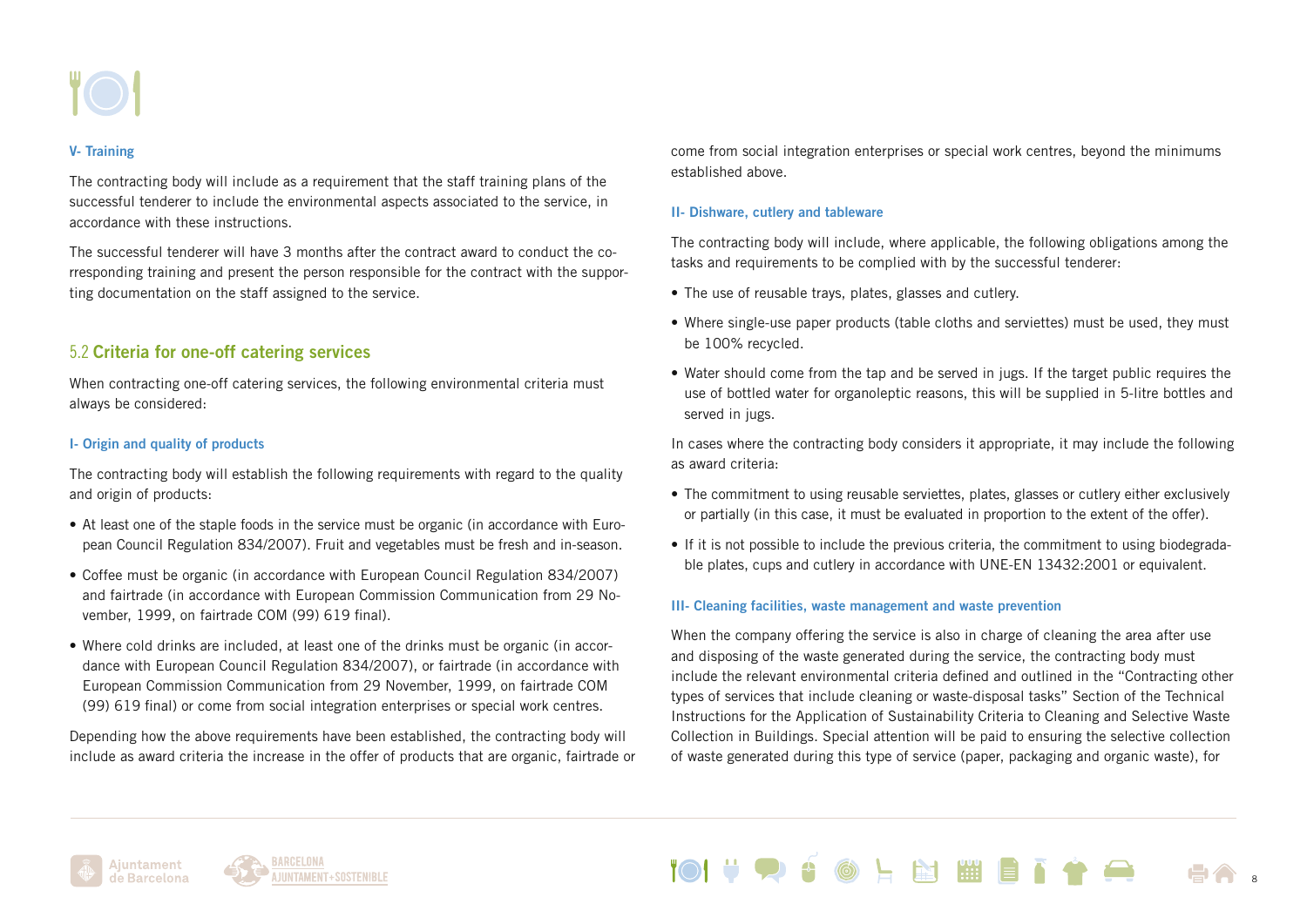which the company must provide the corresponding containers, to be agreed upon with the manager of the centre where the service is offered.

#### IV- Training

The company must guarantee that the staff delivering the service understand and are able to apply the relevant environmental performance criteria, with particular focus on best practice in the prevention and management of waste.

#### 5.3 Criteria for vending services

In all contracts and agreements covering the installation of vending machine services, the following environmental criteria will be required:

#### I- Origin and quality of products

- In hot drinks machines, the coffee must be organic (in accordance with European Council Regulation 834/2007) and fairtrade (in accordance with the European Commission Communication from 29 November, 1999, on fairtrade COM (99) 619 final).
- In cold drinks machines, at least one drink must be organic (in accordance with European Council Regulation 834/2007) or fairtrade (in accordance with the European Commission Communication from 29 November, 1999, on fairtrade COM (99) 619 final) or come from social integration enterprises or special work centres.
- In food and snack vending machines, at least three products must be organic (in accordance with European Council Regulation 834/2007) or fairtrade (in accordance with the European Commission Communication from 29 November, 1999, on fairtrade COM (99) 619 final) or come from social integration enterprises or special work centres. No GMO-labelled products, in accordance with Regulation 1830/2003/EC of the European Parliament and European Council, may be sold, as these contain genetically modified organisms.

The corresponding service management or, if applicable, the competent contracting body, will consider as award criteria de increase in the number of products that are organic, fairtrade or that come from social integration enterprises or special work centres, beyond the minimum number required:

- In hot drinks machines: the inclusion of organic or fairtrade sugar, tea or chocolate.
- In cold drinks and snack machines: the inclusion of a greater number of products that are organic, fairtrade or come from social integration enterprises or special work centres beyond that which is established as compulsory.

Additionally, the contracting body may require or evaluate the possibility that the company informs potential users of the availability of such products and promotes their knowledge and consumption beyond the vending machine.

#### II- Machinery

- Hot drinks machines must offer the option of service with or without a cup (bi-modal) and, whenever possible, with an extra charge for the cup, in order to foster the use of reusable cups.
- All machines must comply with Class B energy requirements or higher, according to the EVA-EMP classification or equivalent.

The corresponding service management or, if applicable, the contracting body, will evaluate that:

- Hot drinks machines:
	- $\cdot$  contain coolant gases with a global warming potential no higher than 150<sup>1</sup>.
	- · are equipped with low energy consumption LED lighting systems.
	- · Are equipped with movement sensors or detectors that automatically turn lights on and off.

*1[http://www.grida.no/climate/ipcc\\_tar/vol4/spanish/090.htm#tabTechSum3;](http://www.grida.no/climate/ipcc_tar/vol4/spanish/090.htm#tabTechSum3; valors de referència a 100 an) reference values at 100 years*





上窗開胃了 9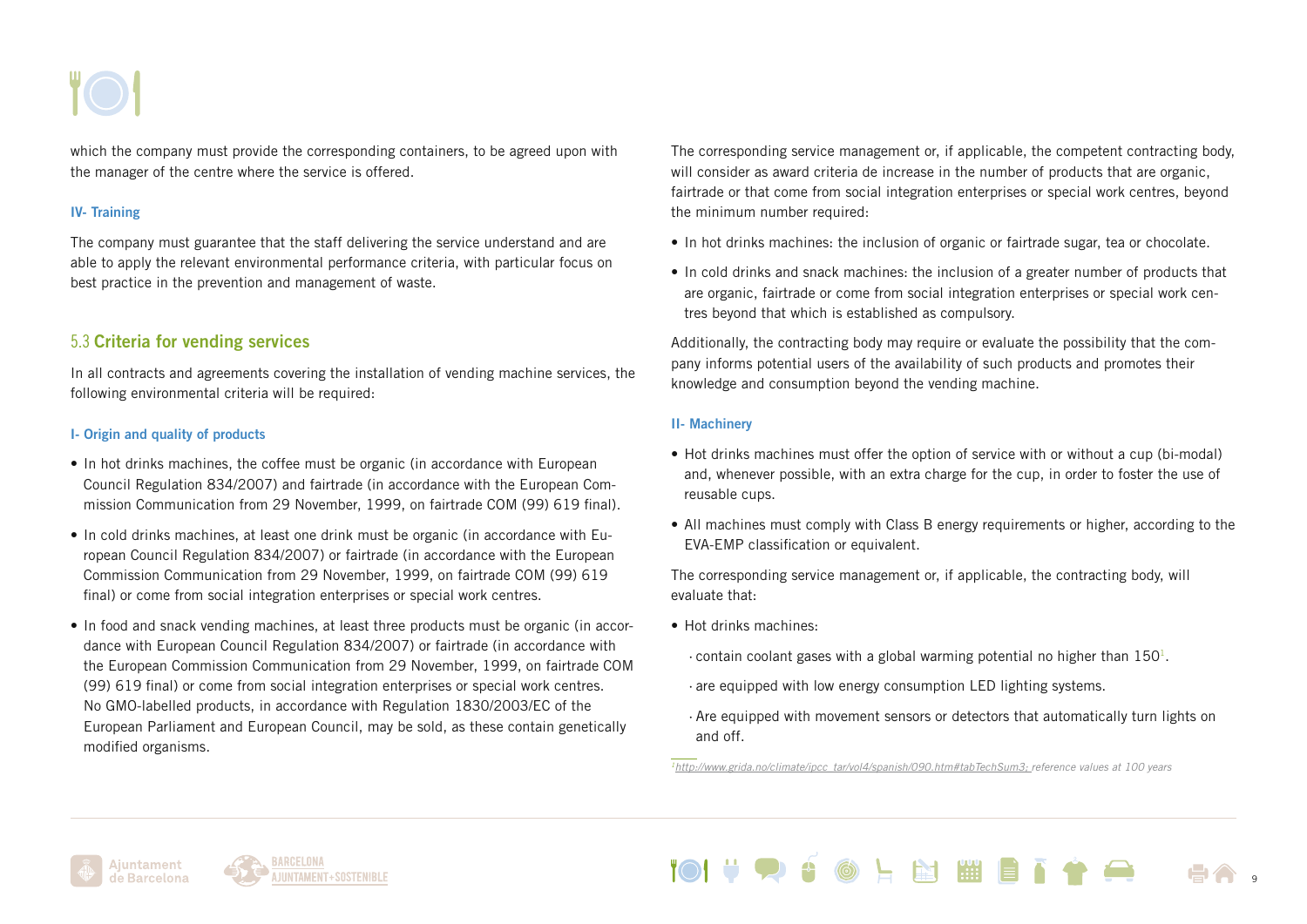- Food and snack machines:
	- · offer two compartments with different temperature adjustments, if different types of products require different conservation temperatures.

#### III- Reverse vending

Where appropriate, the corresponding service management or, if applicable, the competent contracting body, may require as compulsory specification or award criteria the installation, together with the automatic vending machines, of a reverse vending machine for the return of packaging of items bought from the machine, and will define its location.

## 6 MONITORING SYSTEM

In accordance with the Mayoral Decree on Responsible Public Procurement using Social and Environmental Criteria, the person responsible for the contract will ensure that the successful tenderer complies with and executes the environmental clauses set out in the contract. While those managing the + Sustainable City Council Programme do not have an automated system to monitor the environmental aspects of contracts, the person responsible for the contract will supply the following information via the email address [ajuntamentsostenible@bcn.cat](mailto:ajuntamentsostenible%40bcn.cat?subject=):

- The procurement documents or, notwithstanding, the documentation with the established requirements for the vending machine companies that are to provide services.
- A copy of the adjudication report or, if applicable, the documentation offered by the companies in their bids in relation to the environmental requirements and the corresponding evaluation.

Those managing the + Sustainable City Council Programme may request additional information from the contracting body.

# 7 TRANSITIONAL REGULATIONS / ENTRY INTO FORCE

These instructions will enter into force 6 months after being published.

These instructions are not applicable to call for tenders that are already open or concluded, nor to approved procurement documents or to call for tenders pending resolution that are dated prior to these instructions coming into force.